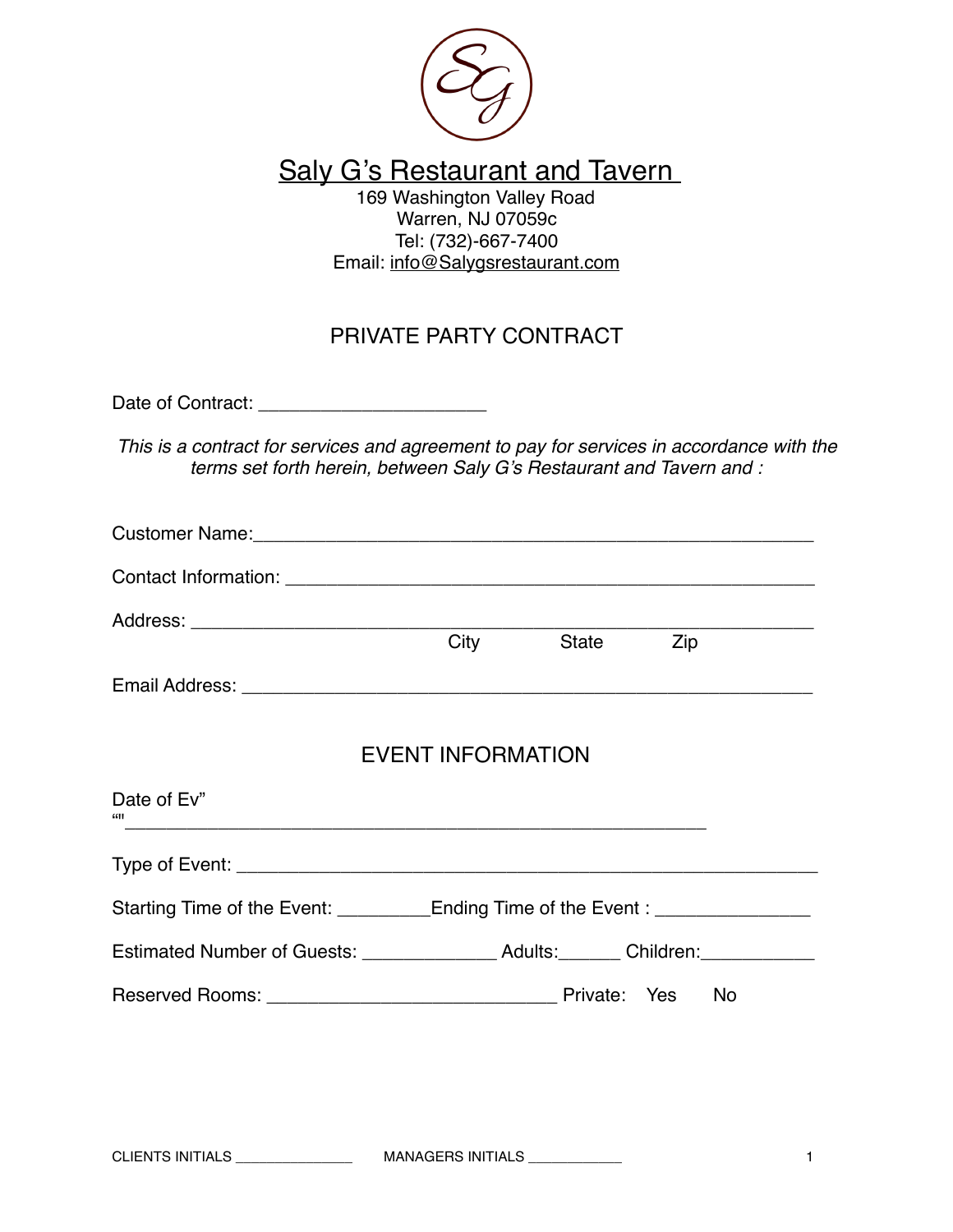# **Party Package Options:**

### $\Box$  Package #1

Buffet Style 40 Person Minimum Available Monday through Sunday Course 1 **Cold Antipasto** *Assorted Meats and Cheeses Hot Antipasto (Choice of 2)*

Course 2

**Entrée**

*(Choice of 3) Also Served with Potatoes and Vegetables* 

*Coffee, Tea, and Soda included*

\$45.00 per person  $+6.625\%$  Tax and 20% Gratuity

## $\Box$  Package #2

40 Person Minimum Available Monday through Sunday Course 1 **Pasta** *(Choice of 1)* Course 2 **Salad** *(Choice of 1)*  Course 3 **Entrée** *(Choice of 3)* Course 4 **Dessert** *(Choice of 1)*

 $$50.00$  per person + 6.625% Tax and 20% Gratuity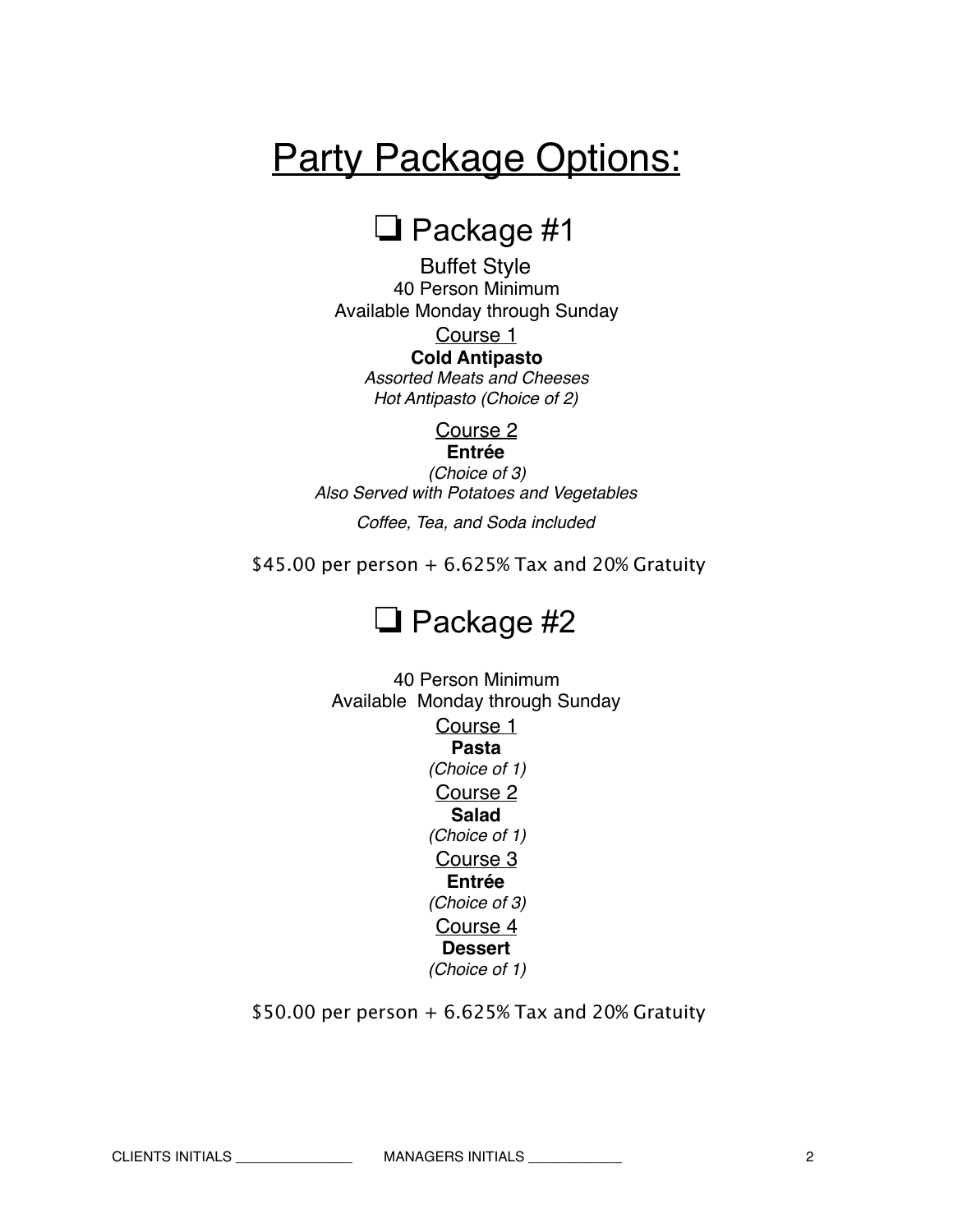# $\Box$  Package #3

40 Person Minimum Available Monday through Sunday Course 1 **Family Style Hot and Cold Appetizers**  *(Choice of 3)* Course 2 **Pasta** *(Choice of 1)*  Course 3 **Salad** *(Choice of 1)* Course 4 **Entrée** *(Choice of 3)* Course 5 **Cookies and Miniature Pastry** 

*Coffee, Tea, and Soda Included* 

 $$65.00$  per person  $+ 6.625\%$  Tax and 20% Gratuity

# $\Box$  Package #4

Cocktail Style *Available for Private Functions Only \$65.00 per person + 6.625% Tax and 20% Gratuity* 

#### **Cold Antipasto Display set up on the Bar**

**Italian Cured Meats, Assorted Cheeses, Imported Italian Vegetables** 

 **Passed Hors D'Oeuvres (Choice of 6)**

#### **Buffet Dinner Options**

Choice of 2 Pasta Entrée's Choice of 1 Chicken Entrée Choice of 1 Beef or Veal Entrée Choice of 1 Fish Entrée Choice of 1 Vegetarian Entrée

#### **Potato / Vegetable / Salad**

#### **Dessert**

Italian Cookies and Pastries or Cake *Coffee, Tea, and Soda Included* 

CLIENTS INITIALS \_\_\_\_\_\_\_\_\_\_\_\_\_\_\_ MANAGERS INITIALS \_\_\_\_\_\_\_\_\_\_\_\_ 3